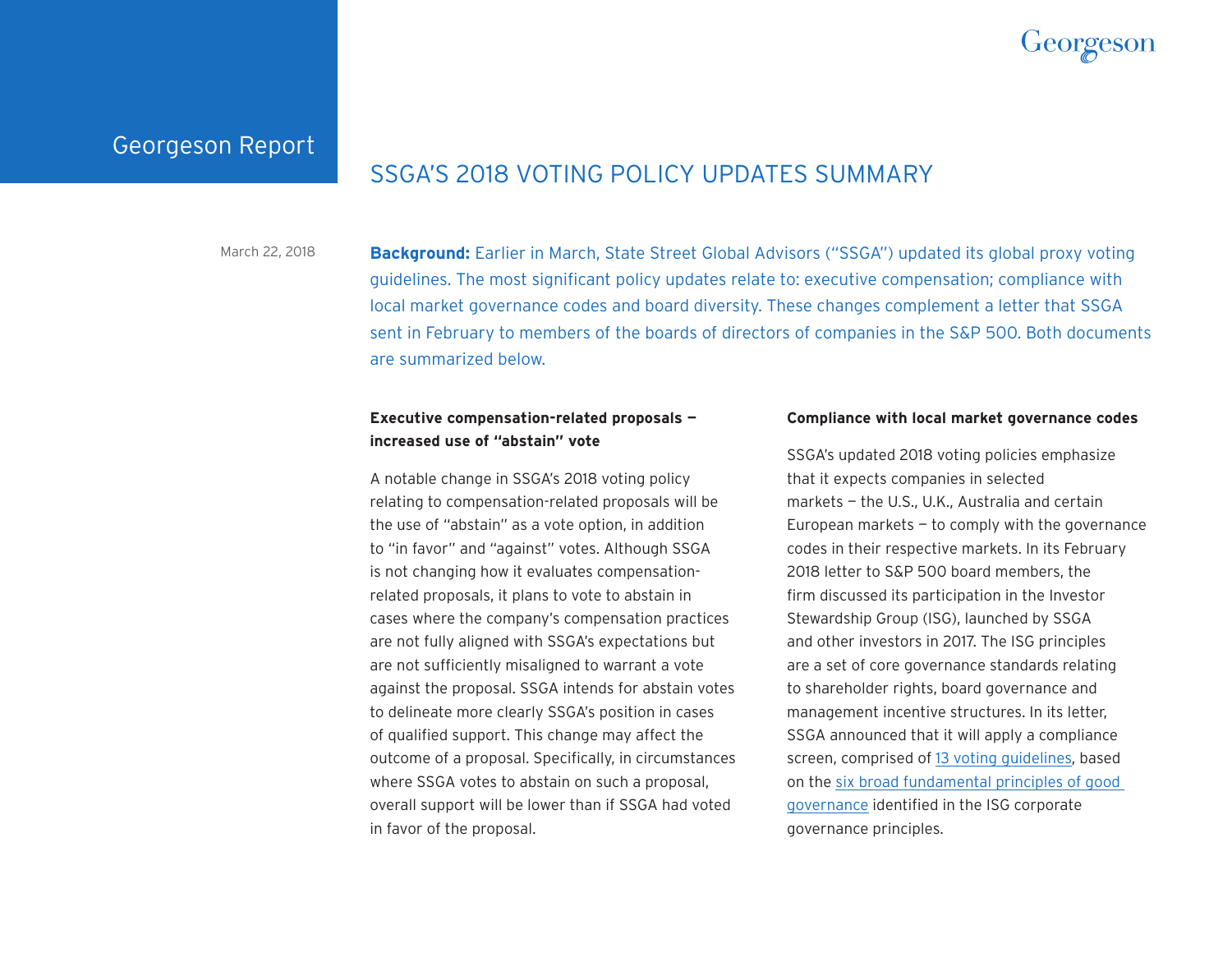## **SSGA's screening process; "comply or explain" disclosure**

SSGA's February letter emphasizes that its new ISG-based screening process is intended to help the firm proactively monitor and engage with portfolio companies on corporate governance practices and does not establish new governance-related expectations or voting policies. In accordance with ISG's "comply or explain" approach, SSGA expects companies to evaluate and disclose their level of compliance with these principles. SSGA will target for further review and engagement companies that do not meet at least three of the 13 voting guidelines to understand better the reasons for non-compliance. In cases where, in SSGA's view, a company fails to explain adequately its noncompliance with the ISG principles, SSGA will vote against the company's independent board leader. SSGA has indicated that the lack of proxy access is the most common reason for non-compliance. Other common reasons include:

- > Lack of annual director elections
- > Inadequate board refreshment practices
- > Insufficient board independence

In light of this new SSGA approach, companies should evaluate their governance practices against the ISG principles. The company should affirmatively state where it believes it is compliant with the principles (ie, "comply"). By contrast, where there are gaps or disparities between its practices and the ISG's principles, the company should identify them and articulate why it believes the structure in place is appropriate for its particular circumstances ("explain").

## **SSGA's focus on board diversity**

As reflected in its annual policy updates, board diversity has been an issue of focus for SSGA for several years. It believes that a well-constituted board is fundamental to a well-governed company, with board diversity a core attribute of a board's quality.

In accordance with its proxy guidelines, SSGA expects boards to be comprised of at least one female director; if the board is not, SSGA may vote against the chair of the board's nominating and/ or governance committee. SSGA first launched this policy in March 2017 to apply to large market capitalization companies in three markets: the U.S., the U.K. and Australia.